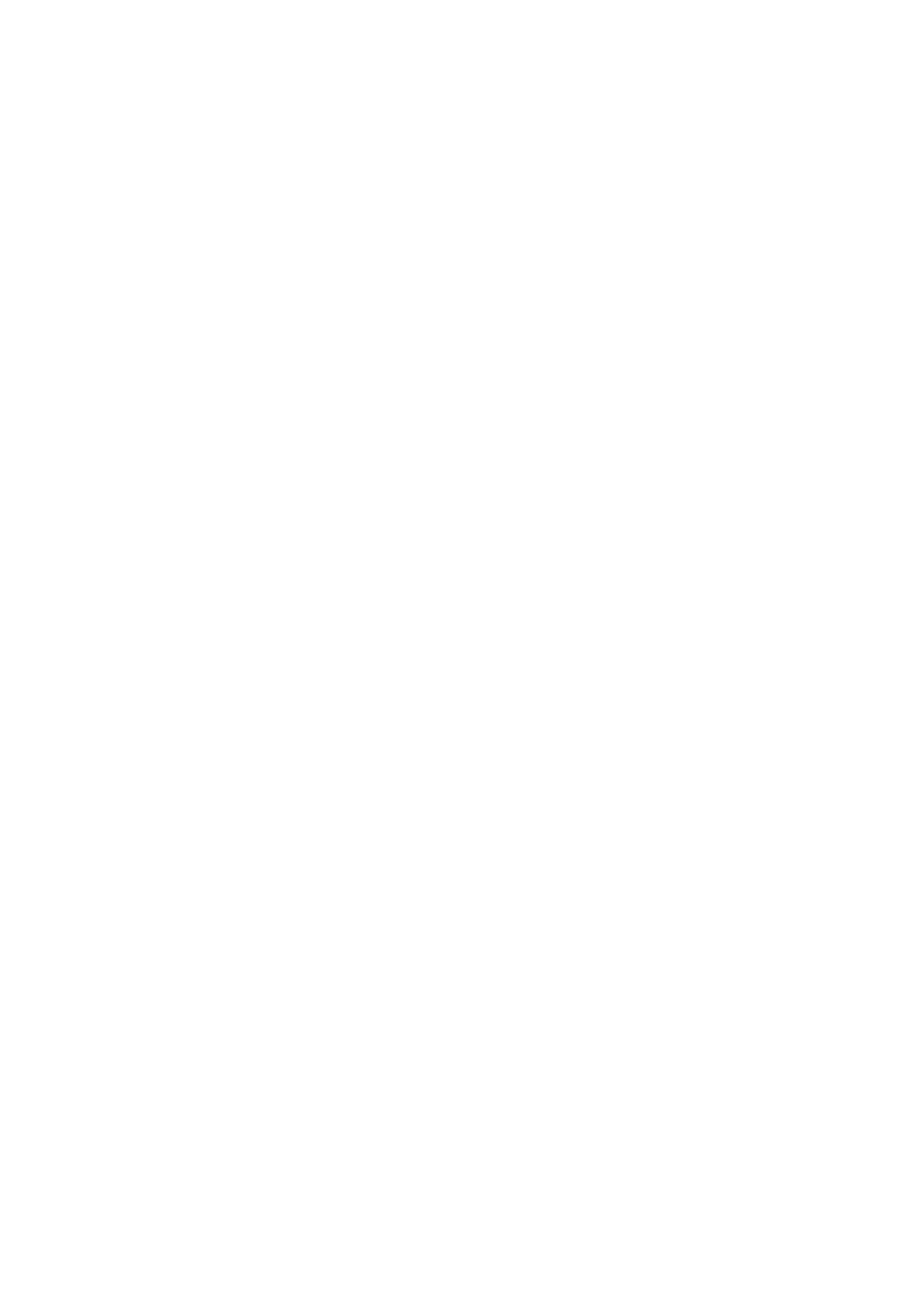# A nonlocal singular perturbation problem with periodic well potential

Matthias Kurzke<sup>∗</sup>

December 9, 2003

#### **Abstract**

For a one-dimensional nonlocal nonconvex singular perturbation problem with a noncoercive periodic well potential, we prove a Γ-convergence theorem and show compactness up to translation in all  $L^p$  and certain Orlicz spaces for sequences of bounded energy. This generalizes work of Alberti, Bouchitté and Seppecher [1] for the coercive two-well case. The theorem has applications to a certain thin-film limit of the micromagnetic energy.

# **1 Introduction**

Alberti, Bouchitté and Seppecher [1] considered on  $L^1(I)$ ,  $I \subset \mathbb{R}$  an interval, the functionals

$$
F_{\varepsilon}(u) = \varepsilon \iint_{I \times I} \left| \frac{u(x) - u(y)}{x - y} \right|^2 dx dy + \lambda_{\varepsilon} \int_{I} W(u) dx, \tag{1.1}
$$

where  $W : \mathbb{R} \to [0, \infty]$  is continuous,  $W^{-1}(0) = {\alpha, \beta}$ ,  $W(t) \ge C(t^2 - 1)$  with some  $C > 0$ , and  $\lambda_{\varepsilon}$  satisfies  $\varepsilon \log \lambda_{\varepsilon} \to K \in (0, \infty)$  as  $\varepsilon \to 0$ .

Here, the double integral represents (up to constants) the nonlocal  $H^{1/2}$  seminorm of u. Similar functionals with local energies were studied before, see e.g. Modica  $[8]$ , where the Dirichlet integral is used instead of the  $H^{1/2}$  seminorm, and the scaling  $\lambda_{\varepsilon} \sim \frac{1}{\varepsilon}$  leads to a Γ-convergence result. The study of  $(1.1)$  is motivated by the research  $[2]$ , where Alberti et al. combine interior and boundary phase transitions. Regarding the Dirichlet integral as a functional on the boundary leads to the  $H^{1/2}$  seminorm.

We study a different problem that also leads to a similar functional: Kohn and Slastikov [5] derived a reduced model for thin soft ferromagnetic films, and could show that certain rescalings of the full micromagnetic functional Γ-converge to functionals of the type

$$
\mathcal{E}^{\alpha}(m) = \alpha \int_{\Omega} |\nabla m|^2 + \frac{1}{2\pi} \int_{\partial \Omega} (m \cdot n)^2,
$$
 (1.2)

where *n* denotes the normal to  $\partial\Omega$ , in the space of  $m \in H^1(\Omega, S^1)$ , for a simply connected domain  $\Omega \subset \mathbb{R}^2$ . We will analyze the behavior of  $\frac{1}{\alpha |\log \alpha|} \mathscr{E}^{\alpha}$  as  $\alpha \to 0$ . To simplify the analytic setting, we set  $m = e^{iu}$  with  $u \in H^1(\Omega)$  and  $n = ie^{ig}$ , with a function g that is as smooth as n except for a single jump of height  $-2\pi$ . This leads to the functionals

$$
\frac{1}{|\log \alpha|} \int_{\Omega} |\nabla u|^2 + \frac{1}{2\pi \alpha |\log \alpha|} \int_{\partial \Omega} \sin^2(u - g).
$$

<sup>∗</sup>Max-Planck-Institute for Mathematics in the Sciences, Inselstraße 22–26, D-04103 Leipzig, Germany, mkurzke@mis.mpg.de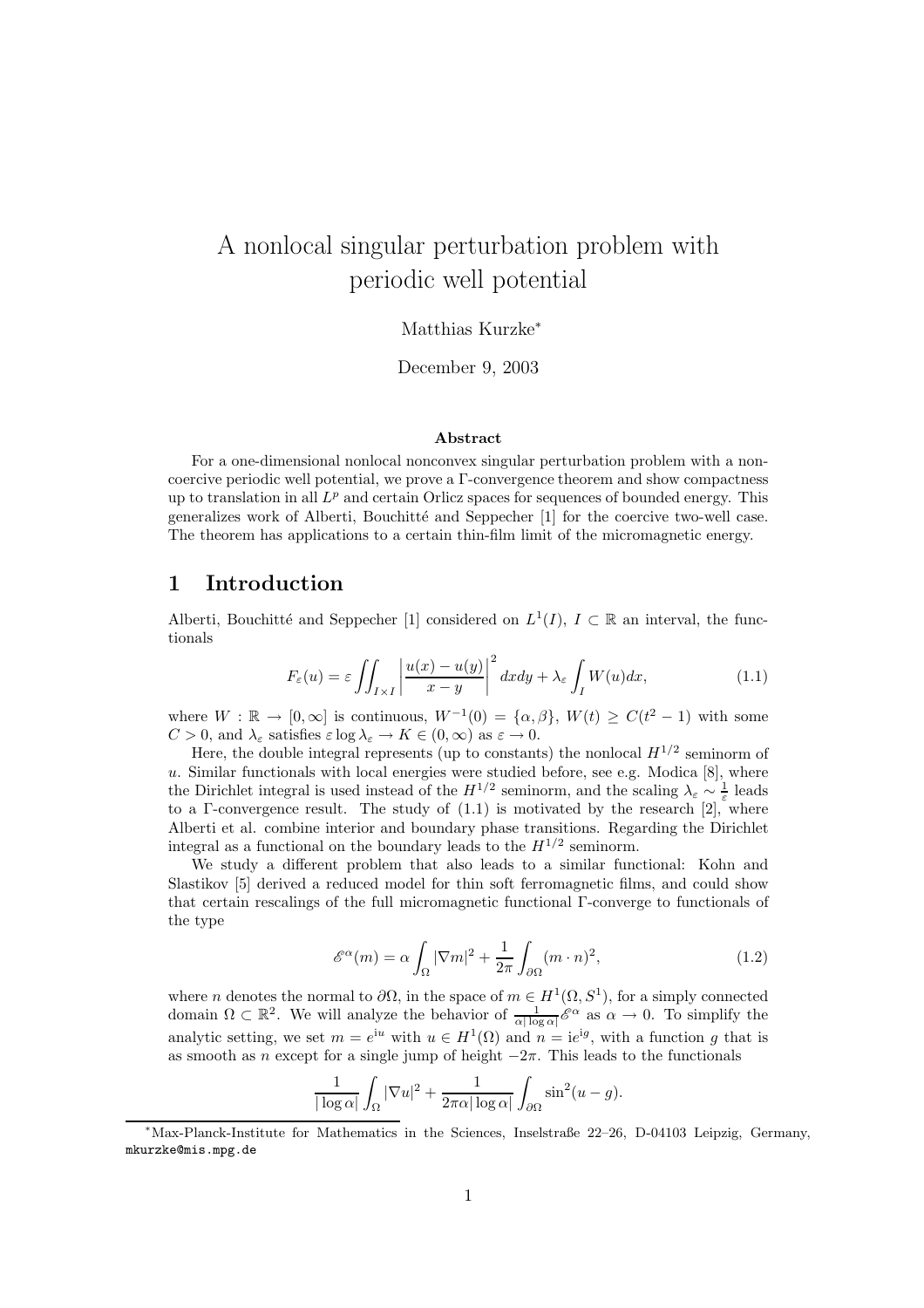Considering this functional only on harmonic functions and generalizing slightly, we have the following result, where we have replaced  $\frac{1}{|\log \alpha|}$  by  $\eta \to 0$  and  $\frac{1}{2\pi \alpha |\log \alpha|}$  by  $\mu_{\eta} \to \infty$ :

**Theorem 1.1.** *Let*  $\Omega \subset \mathbb{R}^2$  *be a simply connected*  $C^{1,\beta}$  *domain and denote the harmonic extension of a function*  $v : \partial\Omega \to \mathbb{R}$  *to*  $\Omega$  *by*  $h_v : \Omega \to \mathbb{R}$ *. Set for*  $u \in L^1(\partial\Omega)$ 

$$
\mathscr{G}^{\eta}(u) := \begin{cases} \eta \int_{\Omega} |\nabla h_u|^2 + \mu_{\eta} \int_{\partial \Omega} W(u - g) & \text{if } u \in H^{1/2}(\partial \Omega) \\ +\infty & \text{else,} \end{cases}
$$
(1.3)

*where*  $W : \mathbb{R} \to [0, \infty)$  *is a continuous,*  $\pi$ -periodic function with  $W^{-1}(0) = \pi \mathbb{Z}$ ,  $\eta, \mu_{\eta} > 0$ , *and*  $g : \partial\Omega \to \mathbb{R}$  *is a function with a jump of height*  $2\pi d$  *such that*  $e^{ig}$  *can be extended as a*  $H^1(N, S^1)$  *map to a neighborhood* N *of*  $\partial\Omega$ *, so g has (after possibly moving the jump point) extensions to*  $H^1(\Omega \setminus B_\rho(a))$  *for any*  $a \in \partial \Omega$ *,*  $\rho > 0$ *. Assume that*  $\eta \log \mu_\eta \to K \in (0, \infty)$  $as \eta \rightarrow 0 \text{ and set}$ 

$$
\mathcal{G}(u) = \begin{cases} K \left\| D(u-g) \right\| (\partial \Omega) & \text{if } u - g \in BV(\partial \Omega, \pi \mathbb{Z}) \\ +\infty & \text{else.} \end{cases}
$$
(1.4)

*Then we have:*

*(i) Compactness up to translation:*

*If*  $\mathscr{G}^{\eta}(u_n) \leq M < \infty$  *then there exists a sequence of*  $z_n \in \pi \mathbb{Z}$  *such that for*  $1 \leq p < \infty$ 

$$
||u_{\eta} - z_{\eta}||_{L^{p}(\partial \Omega)} \le C(p) < \infty. \tag{1.5}
$$

*Furthermore,*  $(u_{\eta} - z_{\eta})$  *is relatively compact in the strong topology of*  $L^1(\partial\Omega)$ *, and every cluster point* u *has the property that*  $u - q \in BV(\partial\Omega, \pi\mathbb{Z})$ .

*(ii) Lower bound: If*  $u_n \to u$  *in*  $L^1(\partial\Omega)$ *, then* 

$$
\mathcal{G}(u) \le \liminf_{\eta \to 0} \mathcal{G}^{\eta}(u_{\eta}). \tag{1.6}
$$

*(iii) Upper bound / Construction:*

Let  $u \in L^1(\partial\Omega)$ *. Then there exists a sequence*  $u_\eta \to u$  *in*  $L^1(\partial\Omega)$  *such that* 

$$
\mathscr{G}(u) = \lim_{\eta \to 0} \mathscr{G}^{\eta}(u_{\eta}). \tag{1.7}
$$

Note that this is an extension of the result in [1], since the energy of a harmonic function can be calculated via the  $H^{1/2}$  norm of its boundary trace, see Section 2 where we reduce the functional to a form more similar to (1.1). Unlike the two-well potential in [1], our periodic potential W cannot yield any a priori coercivity. However, we can still obtain compactness up to translation in all  $L^p$  and even determine up to constants an optimal Orlicz type space in which compactness holds, see Proposition 2.11 and Remark 2.12. The proof uses a more elaborate rearrangement result than the simple two-set rearrangement used in [1].

It is also possible [3] to derive the Γ-convergence part of Theorem 1.1 from the result of [1] by a cutoff argument, but this approach does not lead to the compactness results obtained here.

**Corollary 1.2.** The functionals  $\mathscr{G}^{\eta}$  are equicoercive (this means "compactness") up to translation and Γ-converge to *G* with respect to all strong  $L^p$  topologies,  $1 \leq p < \infty$ .

PROOF.  $\Gamma$ -convergence and equicoercivity in  $L^1$  is the content of Theorem 1.1. For  $L^p$ , we note that strong compactness in  $L^p$  is by interpolation a consequence of strong compactness in  $L^1$  and weak compactness in  $L^q$  for  $q>p$ , which holds by (i). The construction used for the proof of the upper bound part holds in all  $L^p$ .  $\Box$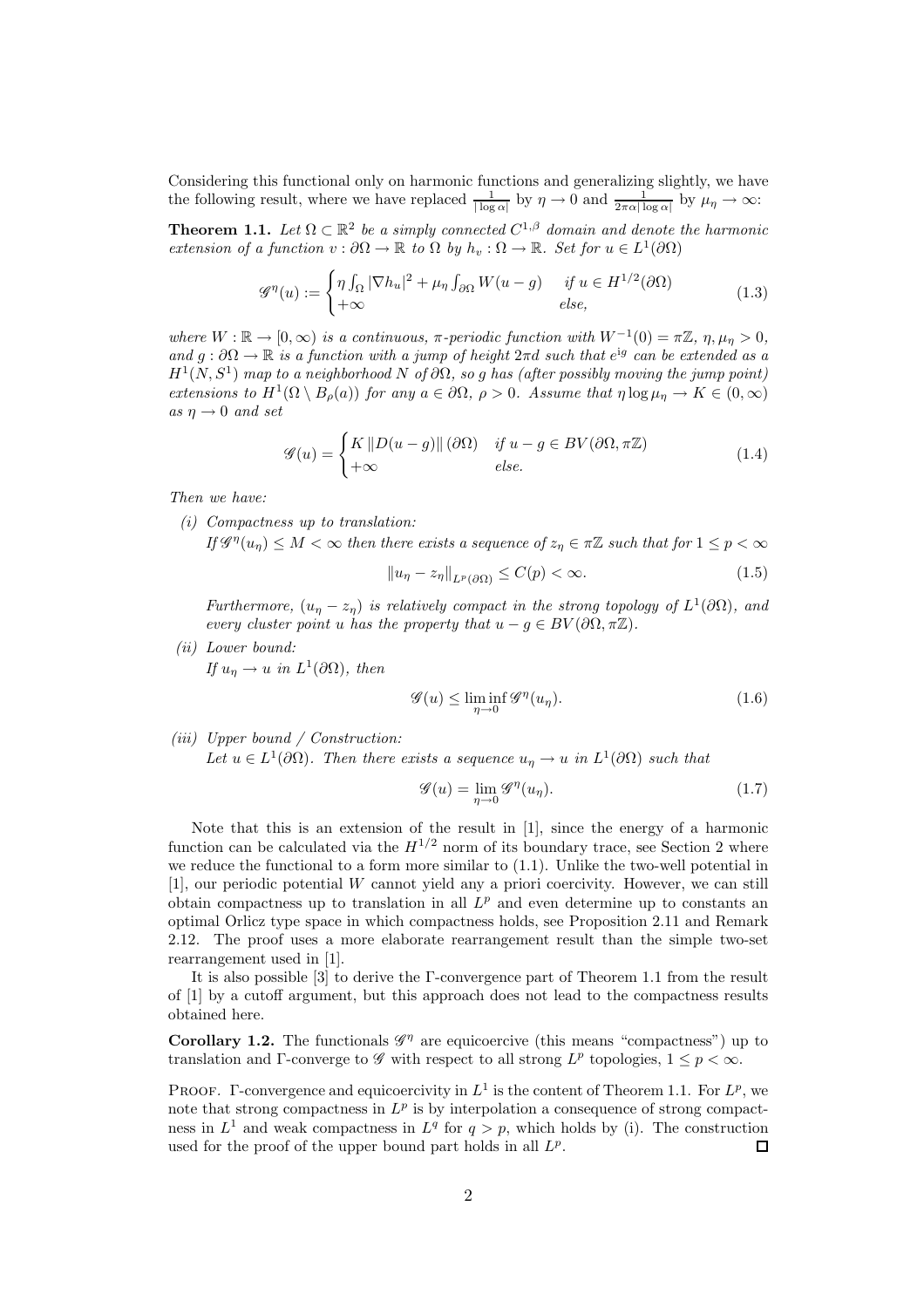# **2 Localization of the functional**

We look at the case  $\Omega = B_1(0)$ , in which case we have an explicit expression for the energy of the harmonic extension, i.e. the  $H^{1/2}$  seminorm of the boundary trace.

**Proposition 2.1.** If the results of Theorem 1.1 hold for  $B_1(0)$ , they hold for every simply connected  $C^{1,\beta}$  domain.

PROOF. Let  $u : \partial\Omega \to \mathbb{R}$  with harmonic continuation  $h_u : \partial\Omega \to \mathbb{R}$ . Let  $\psi : \overline{B_1(0)} \to \overline{\Omega}$ be a conformal map. By the Kellogg-Warschawski theorem (see e.g. [12, Theorem 3.6]),  $\psi \in C^{1,\beta}(\overline{B_1(0)}).$ 

Since the Dirichlet integral is invariant under conformal transformations, we have for  $\tilde{u} = u \circ \psi$  that  $h_{\tilde{u}} = h_u$  and can calculate by the change of variables formula

$$
\mathscr{G}^{\eta}(u) = \eta \int_{B_1(0)} |\nabla h_{\tilde{u}}|^2 + \mu_{\eta} \int_{S^1} W(\tilde{u} - \tilde{g}) \left| \frac{\partial}{\partial \tau} \psi \right|
$$

Now there are  $c_1, c_2 > 0$  with  $c_1 \leq \left| \frac{\partial}{\partial \tau} \psi \right| \leq c_2$  since  $\psi$  and its inverse are  $C^1$  on the boundary. Thus we have that  $\mathscr{G}^{\eta}$  is bounded from above and below by functionals

$$
\eta \int_{B_1(0)} |\nabla h_{\tilde u}|^2 + c_i \mu_\eta \int_{S^1} W(\tilde u - \tilde g),
$$

and since  $\eta \log(c_i \mu_{\eta}) \to K$  as  $\eta \to 0$  for  $i = 1, 2$ , we obtain the equality of the Γ-limits for these functionals. From this we can deduce the theorem for the  $\tilde{u}_n$ , but these converge if and only if the corresponding  $u_{\eta}$  converge.  $\Box$ 

**Proposition 2.2.** Let  $u \in H^{1/2}(S^1)$  and  $h_u \in H^1(B_1)$  be its harmonic continuation. Then

$$
\int_{B_1(0)} |\nabla h_u|^2 = \frac{1}{8\pi} \int_{S^1 \times S^1} \left| \frac{u(x) - u(y)}{\sin \frac{1}{2}(x - y)} \right|^2.
$$
\n(2.1)

This can be proved by expanding  $u$  as a Fourier series and doing some clever summations, see e.g. [10, §311]. Another proof by using the periodic Hilbert transform can be found in [14, Section 3].

**Definition 2.3.** For  $\eta > 0$ ,  $A \subset S^1$ , and  $u \in L^1(A)$ , set

$$
\mathscr{F}_{g}^{\eta}(u;A) = \begin{cases} \frac{\eta}{8\pi} \int_{A} \int_{A} \left| \frac{u(x) - u(y)}{\sin\frac{1}{2}(x - y)} \right|^{2} dx dy + \mu_{\eta} \int_{A} W(u(x) - g(x)) dx & \text{if this is finite} \\ +\infty & \text{else,} \end{cases}
$$
 (2.2)

and

$$
\mathscr{F}_g(u;A) = \begin{cases} K \left\| D(u-g) \right\| (A) & \text{if } u - g \in BV(A, \pi \mathbb{Z}) \\ +\infty & \text{else.} \end{cases}
$$
 (2.3)

We also set  $\mathscr{F}^{\eta} := \mathscr{F}_0^{\eta}$  and  $\mathscr{F} := \mathscr{F}_0$ , and write

$$
\mathscr{J}(u;A) = \frac{1}{8\pi} \int_A \int_A \left| \frac{u(x) - u(y)}{\sin \frac{1}{2}(x - y)} \right|^2 dx dy
$$

for the localized form of the  $H^{1/2}$  norm.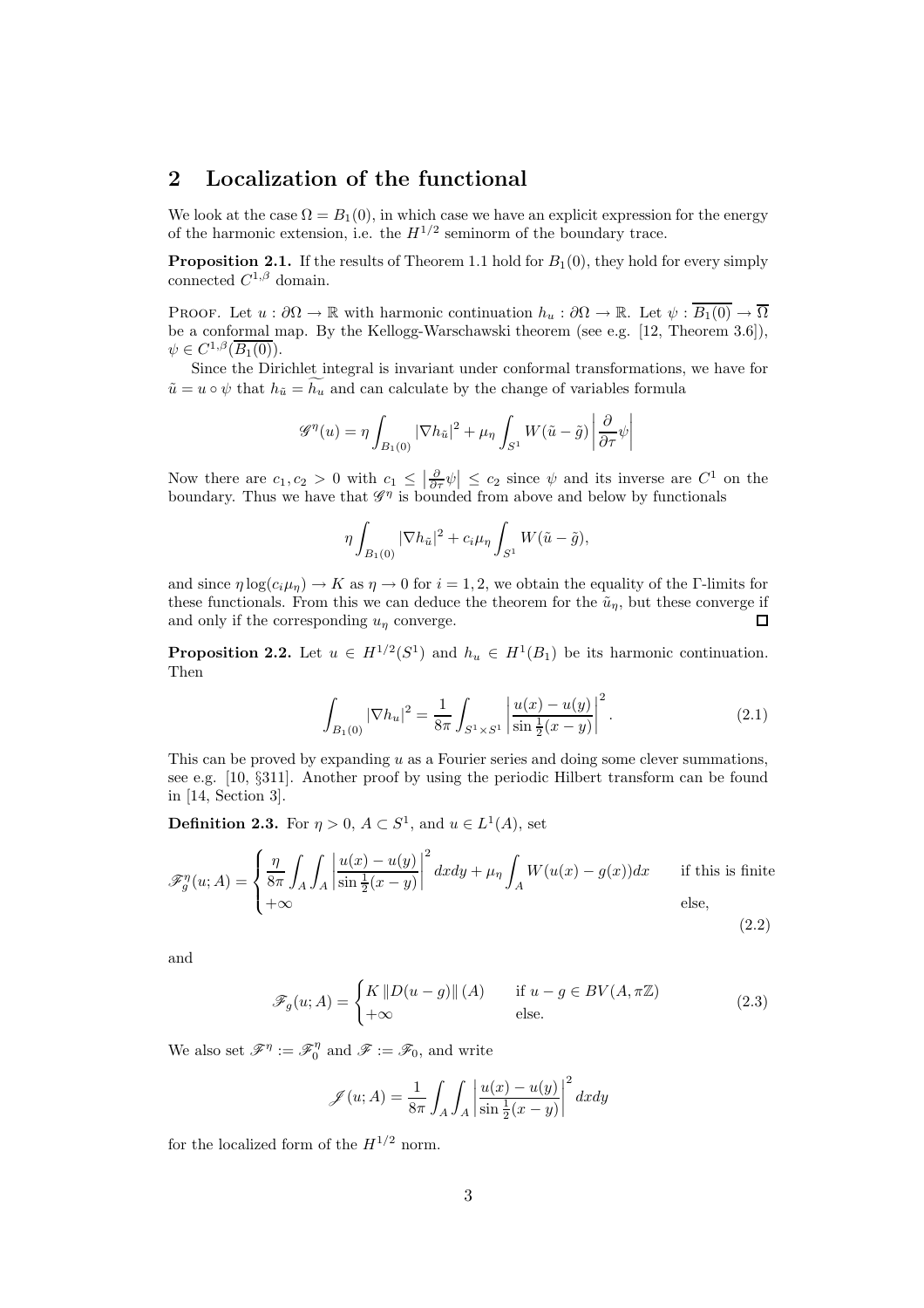For these functionals we will prove the results corresponding to those for  $\mathscr{G}^\eta$  =  $F_g^{\eta}(\cdot; S^1)$  and  $\mathscr{G} = F_g(\cdot; S^1)$ . Our main tool will be a rearrangement inequality. We use in the following the terms "decreasing" and "increasing" in the weak sense, i.e. denoting what is often called "non-increasing" and "non-decreasing", respectively.

**Definition 2.4.** For a measurable  $f : A \to \mathbb{R}$  we define its *distribution function*  $\lambda_f$  by

$$
\lambda_f(s) = |\{x \in A : |f(x)| > s\}|.
$$

**Definition 2.5.** For a function  $u : A \to \mathbb{R}$ ,  $A = (a, b) \subset \mathbb{R}$  an interval, its *decreasing rearrangement* u<sup>∗</sup> is given by

$$
u^*(x) = \inf \{ s : \lambda_u(s) \le x - a \} .
$$

Similarly the *increasing rearrangement* u<sup>∗</sup> is defined by

$$
u_*(x) = \inf \{ s : \lambda_u(s) \leq b - x \} .
$$

Clearly,  $u^*$  is decreasing and  $u_*$  increasing. Also, the rearrangement is equimeasurable, i.e.  $\lambda_u = \lambda_{u^*} = \lambda_{u_*}$ . See e.g. [7, ch. 3.3].

**Theorem 2.6.** *Let*  $A \subset S^1$  *be an interval of length*  $|A| < \pi$ *. Then* 

$$
\mathscr{J}(u_*,A) = \mathscr{J}(u^*;A) \leq \mathscr{J}(u;A). \tag{2.4}
$$

PROOF. This follows from Theorem I.1 in Garsia and Rodemich [4].

#### **2.1** *L<sup>p</sup>* **and Orlicz space estimates**

**Proposition 2.7.** Let  $A \subset S^1$  be an interval of length  $|A| < \pi$ . Assume  $\eta \to 0$  and let  $u_n$  be a sequence in  $L^1(A)$  such that  $\mathscr{F}^{\eta}(u_n) \leq M < \infty$ . Then there exist  $z_n \in \pi \mathbb{Z}$  such that

$$
||u_{\eta} - z_{\eta}||_{L^{p}(A)} \leq C(p, A, K, M, W).
$$
\n(2.5)

**PROOF.** We choose a sequence of  $z_\eta \in \pi \mathbb{Z}$  such that  $|\{u_\eta \leq z_\eta\}| \geq \frac{|A|}{4}$  and  $|\{u_\eta >$ PROOF. We choose a sequence of  $z_{\eta} \in \pi \mathbb{Z}$  such that  $|\{u_{\eta} < z_{\eta}\}| \geq \frac{|\mathcal{A}|}{4}$  and  $|\{u_{\eta} > z_{\eta} - \pi\}| \geq \frac{|\mathcal{A}|}{4}$ . It suffices to show the  $L^p$  bounds for  $v_{\eta} := (u_{\eta} - z_{\eta})_+$  and  $w_{\eta} := (u_{\eta} - (z_{\eta}$ we have  $\mathscr{F}^{\eta}(v_{\eta}) \leq \mathscr{F}^{\eta}(u_{\eta}) \leq M$  and  $\mathscr{F}^{\eta}(w_{\eta}) \leq \mathscr{F}^{\eta}(u_{\eta}) \leq M$ . It therefore suffices to assume  $u_{\eta} \ge 0$  and  $|\{u_{\eta} = 0\}| \ge \frac{|A|}{4}$ . Finally, since  $\int_A W(u) = \int_A W(u_*)$  and by Theorem 2.6, we can assume all  $u_+$  to be increasing 2.6, we can assume all  $u<sub>\eta</sub>$  to be increasing.

We will assume  $u_{\eta}$  to be nonnegative, increasing, and satisfying the bound  $|\{u_{\eta} =$  $|0\rangle \geq \frac{|A|}{4}$  for the rest of this subsection.<br>Let  $\lambda$ , denote the distribution funct.

Let  $\lambda_{\eta}$  denote the distribution function of  $u_{\eta}$ . The  $L^p$  norm of  $u_{\eta}$  over A can then be calculated as

$$
||u_{\eta}||_{p}^{p} = p \int_{0}^{\infty} t^{p-1} \lambda_{\eta}(t) dt.
$$

Now by the Orlicz space estimate of Proposition 2.11 this is estimated as

$$
||u_{\eta}||_{p}^{p} \leq C_{1} \int_{0}^{\infty} t^{p-1} \exp(-C_{2}t) dt \leq C(p, M, K, W, A).
$$

The following lemma contains the main computations that lead to the lower bound and compactness results.

 $\Box$ 

 $\Box$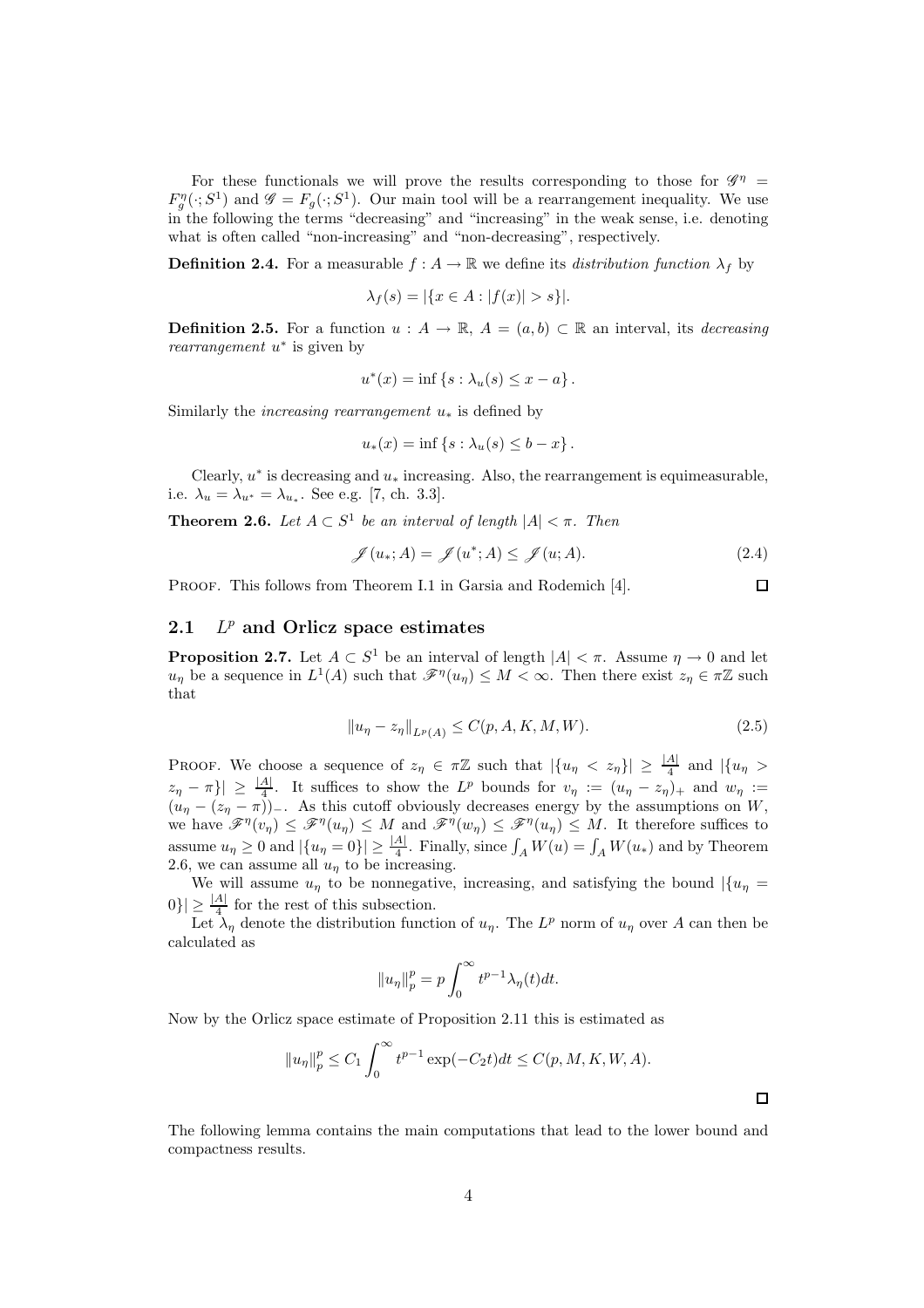**Lemma 2.8.** Let  $\delta \in (0, \frac{\pi}{2})$  and  $s \in \mathbb{N}$ . For  $u \in H^{1/2}(A)$ , set  $a_0 := |\{x : u(x) < \delta\}|$ ,<br>  $a := |f_x : u(x) > \epsilon \pi - \delta \}|$  and  $a := |f_x : \text{dist}(u(x), \pi \mathbb{Z}) > \delta \}|$ . Let  $a_s := |\{x : u(x) > s\pi - \delta\}|$ , and  $\rho := |\{x : \text{dist}(u(x), \pi \mathbb{Z}) > \delta\}|$ . Let

$$
L(z) := \log \sin \frac{z}{2} - \log \sin \frac{|A|}{2}.
$$

Then

$$
\mathscr{J}(u;A) \ge \pi s^2 (L(a_0 + \rho) + L(a_s + \rho)) - \pi s (1 - \frac{2\delta}{\pi})^2 L(\rho).
$$
 (2.6)

PROOF. By  $(2.4)$  we can assume u to be increasing. We set

$$
A_0 := \{x : u(x) < \delta\},
$$
\n
$$
A_j := \{x : u(x) \in (j\pi - \delta, j\pi + \delta)\} \quad \text{for } j = 1, \dots, s - 1,
$$
\n
$$
A_s := \{x : u(x) > s\pi - \delta\}
$$

and

$$
P_j := \{x : u(x) \in [j\pi + \delta, (j+1)\pi - \delta]\} \text{ for } j = 1, ..., s - 1.
$$

We also define  $a_k := |A_k|$  and  $\rho_j = |P_j|$  for  $k = 0, \ldots, s$  and  $j = 1, \ldots, s-1$  respectively. By assumption we have  $a_0 \geq \frac{1}{4} |A|$ .<br>Using the monotonicity of  $\mu$ , we

Using the monotonicity of  $u$ , we can then estimate the  $H^{1/2}$  norm as follows:

$$
\mathscr{J}(u;A) \ge \frac{1}{4\pi} \sum_{0 \le j < k \le s} \int_{A_j} \int_{A_k} \frac{(u(x) - u(y))^2}{\sin^2(\frac{1}{2}(x - y))} dx dy,\tag{2.7}
$$

and using the definitions of  $A_k$  we arrive at

$$
\mathscr{J}(u;A) \ge \frac{1}{4\pi} \sum_{0 \le j < k \le s} (\pi(k-j) - 2\delta)^2 \int_{A_j} \int_{A_k} \frac{1}{\sin^2(\frac{1}{2}(x-y))} dx dy. \tag{2.8}
$$

For  $\beta_1 < \beta_2 < \alpha_1 < \alpha_2$ , we evaluate the integral

$$
\int_{\alpha_1}^{\alpha_2} \int_{\beta_1}^{\beta_2} \frac{1}{\sin^2(\frac{x-y}{2})} dx dy = 4 \log \frac{\sin(\frac{\alpha_1 - \beta_1}{2}) \sin(\frac{\alpha_2 - \beta_2}{2})}{\sin(\frac{\alpha_1 - \beta_2}{2}) \sin(\frac{\alpha_2 - \beta_1}{2})}.
$$
(2.9)

As u is an increasing function, the positions of the  $A_j$  and  $P_j$  are determined by their measures only, and so (2.8) and (2.9) lead to the estimate

$$
\mathscr{J}(u;A) \geq \pi \sum_{0 \leq j < k \leq s} (k-j-2\frac{\delta}{\pi})^2 \Big( L(a_j + \rho_j + \dots + a_{k-1} + \rho_{k-1}) + L(\rho_j + a_{j+1} + \dots + \rho_{k-1} + a_k) - L(a_j + \rho_j + \dots + \rho_{k-1} + a_k) - L(\rho_j + a_{j+1} + \dots + a_{k-1} + \rho_{k-1}) \Big),
$$

which can be further estimated below by replacing all terms of type  $\sum_{i=j}^{k-1} \rho_i$  by  $\rho :=$ which can be further estimated below by replacing all terms of type  $\sum_{i=j}^{k-1} \rho_i$  by  $\rho := \sum_{i=1}^{s-1} \rho_i$ , as follows from (2.9) since this essentially amounts to moving  $A_i$  and  $A_k$  further  $\sum_{i=1}^{s-1} \rho_i$ , as follows from (2.9) since this essentially amounts to moving  $A_j$  and  $A_k$  further apart, and  $z \mapsto \frac{1}{\sin^2 \frac{z}{z}}$  is decreasing in z.

We introduce the further abbreviations

$$
Q_d := \left(d - 2\frac{\delta}{\pi}\right)^2
$$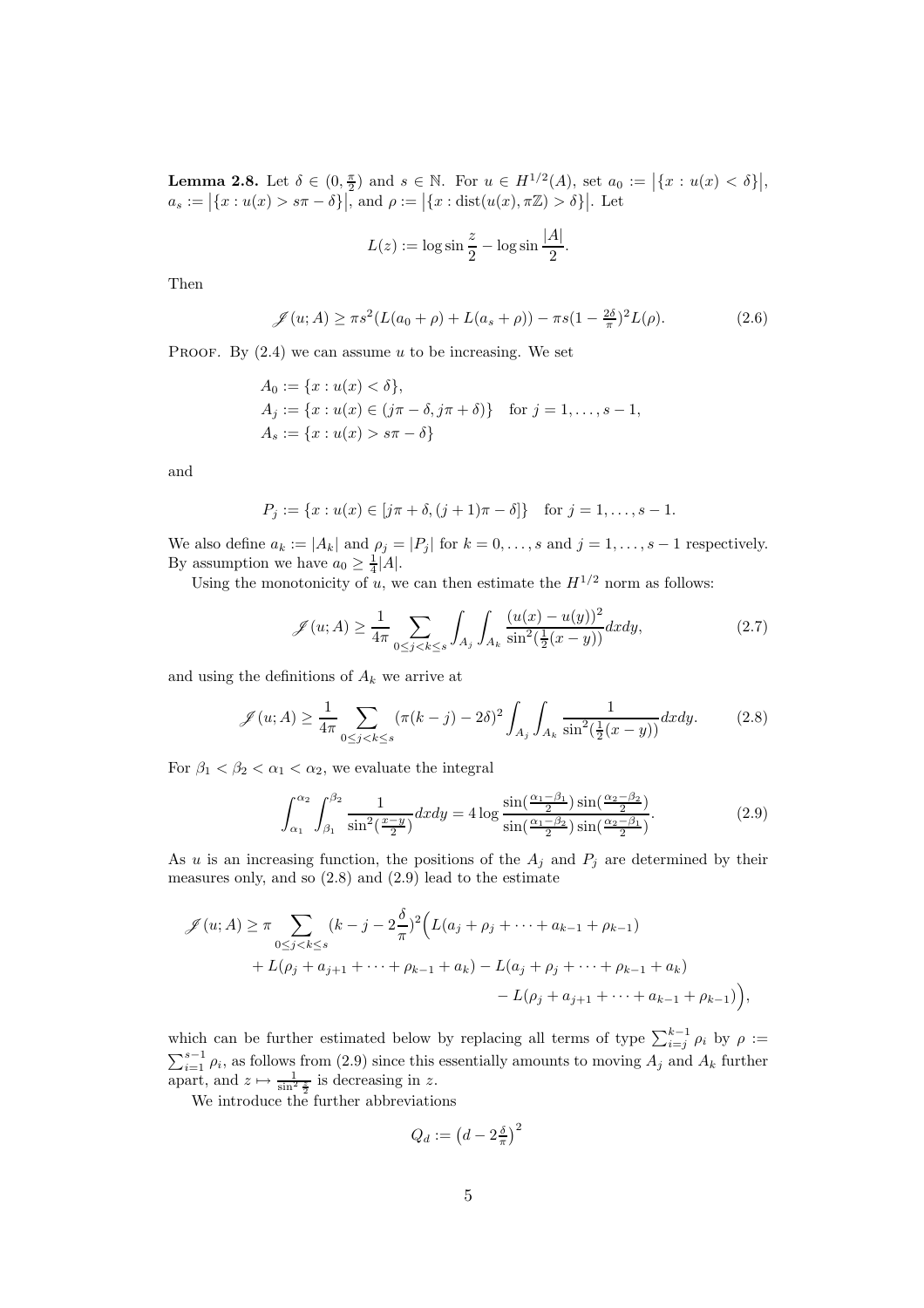and

$$
T_j^k := L(\rho + \sum_{i=j}^k a_i)
$$

.

Note that by definition of the empty sum, we have  $T_j^k = L(\rho)$  if  $j > k$ . We now calculate

$$
\frac{1}{\pi} \mathscr{J}(u; A) \geq \sum_{j=0}^{s-1} \sum_{d=1}^{s-j} Q_d (T_j^{j+d-1} + T_j^{j+d} - T_j^{j+d} - T_{j+1}^{j+d-1})
$$
\n
$$
= \sum_{j=0}^{s-1} \sum_{d=0}^{s-j-1} Q_{d+1} T_j^{j+d} + \sum_{j=1}^{s} \sum_{d=1}^{s-j+1} Q_d T_j^{j-1+d} - \sum_{j=0}^{s-1} \sum_{d=1}^{s-j} Q_d T_j^{j+d} - \sum_{j=1}^{s} \sum_{d=1}^{s-j+1} Q_d T_j^{j+d-2}
$$
\n
$$
= \sum_{j=0}^{s-1} \sum_{d=0}^{s-j-1} Q_{d+1} T_j^{j+d} + \sum_{j=1}^{s} \sum_{d=0}^{s-j} Q_{d+1} T_j^{j+d} - \sum_{j=0}^{s-1} \sum_{d=1}^{s-j} Q_d T_j^{j+d} - \sum_{j=1}^{s} \sum_{d=-1}^{s-j-1} Q_{d+2} T_j^{j+d}
$$
\n
$$
= \sum_{j=1}^{s-1} \sum_{d=1}^{s-j-1} (2Q_{d+1} - Q_d - Q_{d+2}) T_j^{j+d} + \sum_{j=1}^{s-1} Q_1 T_j^{j} + \sum_{d=0}^{s-1} Q_{d+1} T_d^{d} + \sum_{j=1}^{s-1} Q_{s-j+1} T_j^{s}
$$
\n
$$
+ Q_1 T_s^{s} - \sum_{j=1}^{s-1} Q_{s-j} T_j^{s} - \sum_{d=1}^{s} Q_d T_d^{d} - \sum_{j=1}^{s} \sum_{d=-1}^{0} Q_{d+2} T_j^{j+d} - Q_1 T_s^{s-1}
$$
\n
$$
= \sum_{j=1}^{s-1} \sum_{d=1}^{s-j-1} (2Q_{d+1} - Q_d - Q_{d+2}) T_j^{j+d} + \sum_{j=1}^{s-1} (Q_1 - Q_2) T_j^{j} - \sum_{j=1}^{s} Q_1 T_j^{j-1} + Q_1 T_0^{0}
$$
\n
$$
+ Q_1 T_s^{s} - Q_s T_0^{s} + \sum_{j
$$

Taking into account that  $2Q_{d+1} - Q_d - Q_{d+2} = -2$  and  $Q_{k+1} - Q_k = 2k + 1 - 4\frac{\delta}{\pi}$  this can be further simplified to

$$
\frac{1}{\pi} \mathcal{J}(u; A) \ge -2 \sum_{j=1}^{s-1} \sum_{d=1}^{s-j-1} T_j^{j+d} - (3 - 4\frac{\delta}{\pi}) \sum_{j=1}^{s-1} T_j^j - (s - 2\frac{\delta}{\pi})^2 T_0^s
$$
\n
$$
+ \sum_{j=1}^{s-1} (2j+1-4\frac{\delta}{\pi}) (T_0^j + T_{s-j}^s) + (1 - 2\frac{\delta}{\pi})^2 (T_0^0 + T_s^s) - sQ_1 L(\rho).
$$
\n(2.10)

As  $T_j^k \leq 0$ , the inequality still holds when we omit the first three terms in (2.10). For the same reason, we can omit  $\delta$  in all terms but the last one. Using further  $1 + \sum_{j=1}^{s-1} (2j+1) =$  $s^2$  and estimating  $T_0^j \ge T_0^0$  and  $T_{s-j}^s \ge T_s^s$ , we obtain

$$
\mathcal{J}(u;A) \ge \pi s^2 (T_0^0 + T_s^s) - \pi s Q_1 L(\rho)
$$
\n(2.11)

 $\Box$ 

and by the definitions of  $T$  and  $L$  we arrive at the claim.

**Lemma 2.9.** There is a constant  $\eta_1 = \eta_1(A) > 0$  such that for all  $\eta < \eta_1$ , the distribution function  $\lambda_{\eta}$  of  $u_{\eta}$  satisfies for all  $s \in \mathbb{N}$  with  $s < \frac{1}{\pi \eta}$  the inequality

$$
\lambda_{\eta}(\pi s) \le 8|A|^{1-\frac{1}{s}} \exp \frac{M + C_0 - sK}{\pi \eta s^2}
$$
 (2.12)

for some  $C_0 = C_0(W) > 0$ .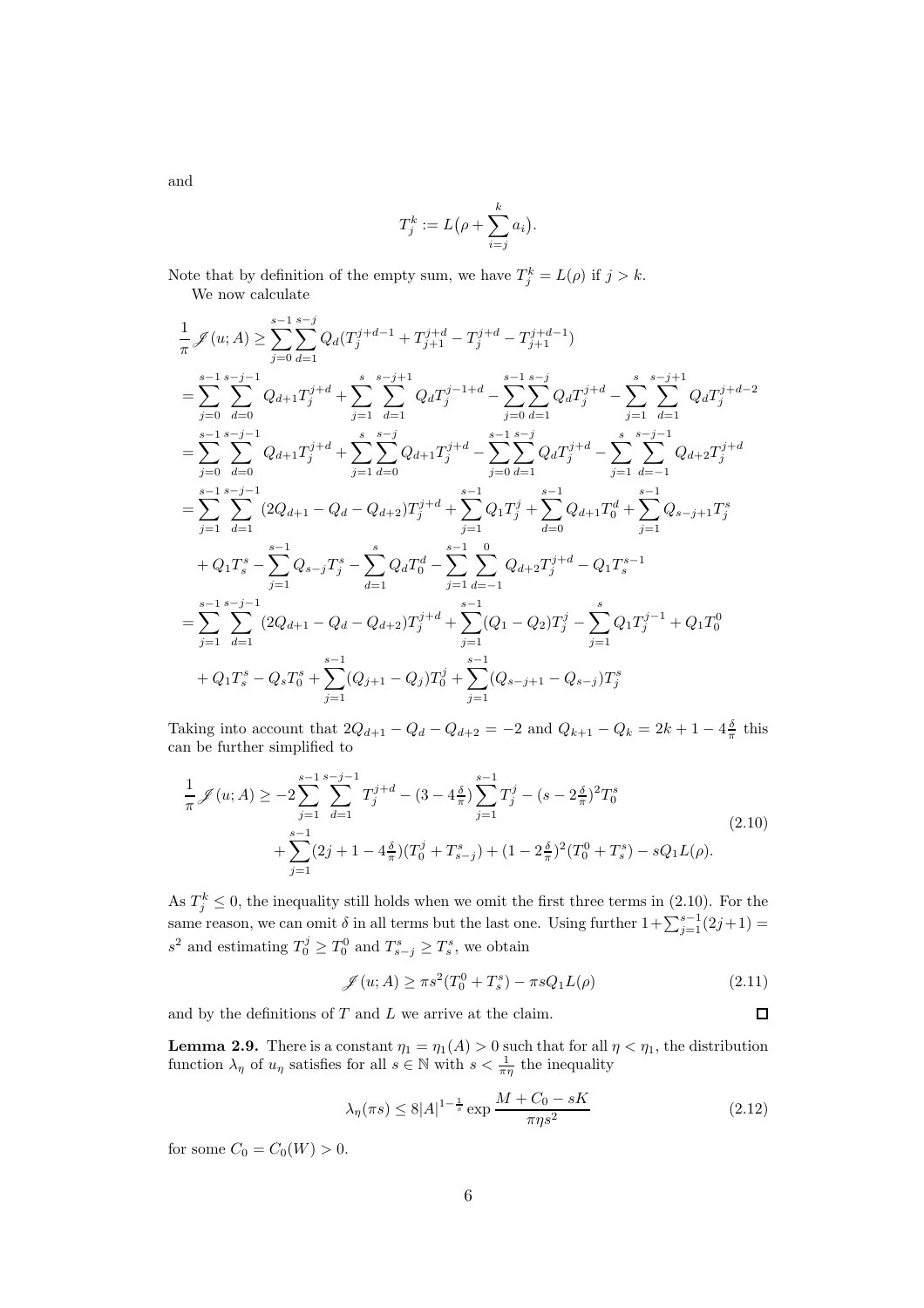PROOF. Choose a  $\delta > 0$  small and set  $\sigma = \min\{W(t) : \delta \le t \le \pi - \delta\} > 0$ . Using Lemma 2.8 and the notation used there, we can estimate

$$
M \ge \mathcal{F}^{\eta}(u_{\eta}; A) = \eta \mathcal{J}(u; A) + \mu_{\eta} \int_{A} W(u_{\eta})
$$

$$
\ge \eta \pi s^{2} (T_{0}^{0} + T_{s}^{s}) - s \eta \pi Q_{1} L(\rho) + \mu_{\eta} \sigma \rho.
$$

From the estimate  $\log x \leq x$  we deduce

$$
Bz \ge \log \frac{2Bz}{2} = \log(2B) + \log \frac{z}{2} \ge \log \sin \frac{z}{2} + \log(2B)
$$

so setting  $L_0 := \log \sin \frac{|A|}{2}$  we have  $-L(z) + Bz \ge \log(2B) + L_0$ , and we obtain

$$
M \ge \pi s^2 \eta (T_0^0 + T_s^s) + \pi s \eta Q_1 \log \frac{2\mu_\eta \sigma}{\pi s \eta Q_1} + \pi s \eta Q_1 L_0
$$

from which it follows that

$$
T_0^0 + T_s^s \le \frac{1}{\pi \eta s^2} \left( M - \pi s Q_1 \eta \log \mu_\eta - \pi s \eta Q_1 \log \frac{1}{\pi s \eta Q_1} - \pi s \eta Q_1 (L_0 + \log(2\sigma)) \right). \tag{2.13}
$$

By the inequality  $x \log \frac{1}{x} > 0$  for  $0 < x < 1$ , we can omit the term  $\pi s \eta Q_1 \log \frac{1}{\pi s \eta Q_1}$  in (2.13) as long as  $s < \frac{1}{\pi Q_1 \eta}$ , in particular for  $s < \frac{1}{\pi \eta}$ . We choose  $\delta$  sufficiently small so  $\pi Q_1 > \frac{4}{3}$  (this also defines  $\sigma$ ) and  $\eta_1$  so small that  $\eta \log \mu_{\eta} < \frac{3}{4}K$  for  $\eta < \eta_1$ , so  $\pi O_1 n \log \mu_{\eta} > K$  For  $s < \frac{1}{1-\eta}$  we can also estimate  $-\pi s O_1 \log(2\sigma) < -\log(2\sigma)$ . Using  $\pi Q_1 \eta \log \mu_{\eta} > K$ . For  $s < \frac{1}{\pi Q_1 \eta}$ , we can also estimate  $-\pi s Q_1 \log(2\sigma) < -\log(2\sigma)$ . Using the definitions of  $T$ ,  $L$ , and  $\tilde{L}_0$ , we obtain that

$$
\sin\frac{1}{2}(a_s+\rho)\sin\frac{1}{2}(a_0+\rho) \le \sin^2\frac{|A|}{2}\exp\left(\frac{M-\log(2\sigma)-sK}{\pi\eta s^2} - \frac{Q_1L_0}{s}\right)
$$

$$
\le \left(\sin\frac{|A|}{2}\right)^{2-\frac{1}{s}}\exp\frac{M-\log(2\sigma)-sK}{\pi\eta s^2}
$$

Since  $\frac{1}{4}z \le \sin \frac{1}{2}z < \frac{1}{2}z$  for  $z < \pi$  and  $a_0 \ge \frac{1}{4}|A|$ , this shows for  $s \ge 1$  that

$$
a_s < 8|A|^{1-\frac{1}{s}} \exp\frac{M - \log(2\sigma) - sK}{\pi\eta s^2} \tag{2.14}
$$

and this finishes the proof (with  $C_0 = -\log(2\sigma)$ ) since  $\lambda_{\eta}(\pi s) \leq \lambda_{\eta}(\pi s - \delta) = a_s$ .  $\Box$ 

**Lemma 2.10 (Trudinger-Moser inequality).** There are constants  $\gamma, C > 0$  such that every function  $u \in H^{1/2}(S^1)$  with supp  $u \subset A \subset S^1$ , A a small interval, satisfies the inequality

$$
\int_{A} \exp\left(\frac{\gamma u^2}{\mathcal{J}(u;A)}\right) \le C|A|.\tag{2.15}
$$

**PROOF**. For a function v supported in a fixed interval, say  $[0, 1]$ , the Trudinger-Moser inequality (see e. g. [13, Chapter 13.4]) yields

$$
\int_{[0,1]} \exp\left(\frac{\gamma v^2}{\|v\|_{H^{1/2}(\mathbb{R})}^2}\right) \leq C.
$$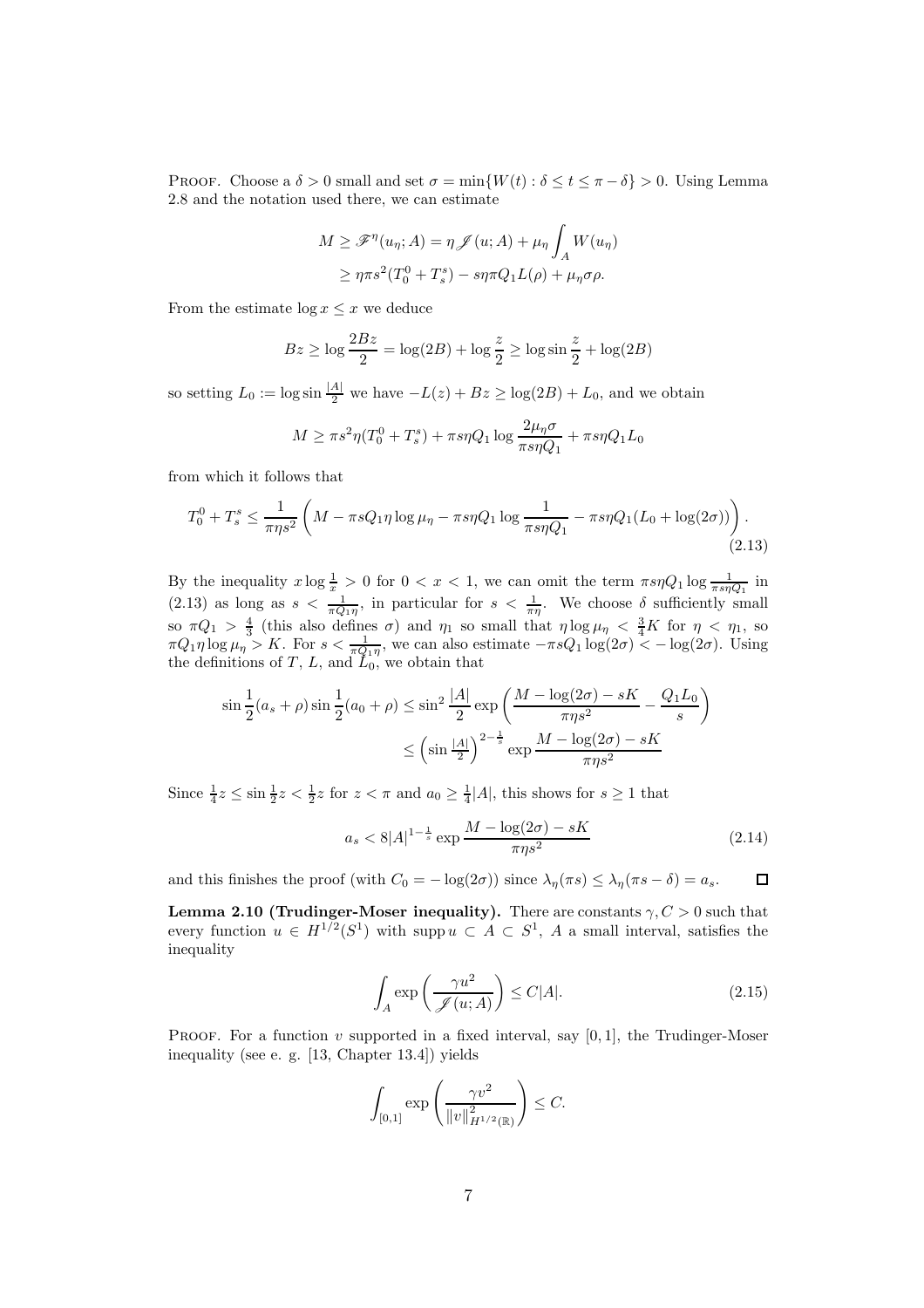Using an appropriate Poincaré inequality, we can replace, by changing  $\gamma$  appropriately, the full  $H^{1/2}$  norm by the seminorm  $\lVert \cdot \rVert_{\dot{H}^{1/2}}$ . From the scaling invariance of this seminorm, we obtain for a function supported in  $[0, r]$  that

$$
\int_{[0,r]} \exp\left(\frac{\gamma v^2}{\|v\|_{\dot{H}^{1/2}(\mathbb{R})}^2}\right) \le Cr,\tag{2.16}
$$

and this estimate stays valid if we calculate the seminorm on  $[0, r]$  instead or all of  $\mathbb{R}$ . For  $|A| = r$  sufficiently small, the square of this seminorm is equivalent to  $\mathscr{J}(u; A)$ , and we obtain (2.15). □

**Proposition 2.11.** There are constants  $C_1, C_2 > 0$  depending on A, M, K, W such that the distribution function  $\lambda_{\eta}$  of  $u_{\eta}$  satisfies for  $\eta$  sufficiently small the estimate

$$
\lambda_{\eta}(t) \le C_1 e^{-C_2 t}.\tag{2.17}
$$

**PROOF.** For  $t > 4\frac{M+C_0}{K}$ ,  $C_0$  the constant from Lemma 2.9, we set  $s = t - 2\frac{M+C_0}{K} \geq \frac{t}{2}$ .

From Lemma 2.9 that we use on a suitable integer N close to  $2\frac{M+C_0}{K}$  and Lemma 2.10 applied to  $(u_n - N)_+$  on the interval  $\{u_n \geq N\}$ , we then obtain

$$
\lambda_{\eta}(t) \le c_1 \exp(-\frac{c_2}{\eta} - c_3 \eta s^2) \le c_1 \exp(-c_4 s) \le c_1 \exp(-\frac{c_4}{2}t)
$$

by the inequality  $\frac{a}{\eta} + b\eta \geq 2$ *ab*. Combining this with the trivial estimate  $\lambda_{\eta}(t) \leq |A|$ for  $t \leq 4 \frac{M + C_0}{K}$ , we arrive at  $(2.17)$ .

**Remark 2.12.** It is possible to construct examples showing that there can be no uniform  $L^{\infty}$  bounds for sequences of bounded energy, and that the decay estimate given in Proposition 2.11 is essentially optimal. We define for  $k \in \mathbb{Z}$  the sequence  $u_k : \mathbb{R}^2 \to \mathbb{R}$  by

$$
u_k(z) = \begin{cases} k & \text{if } |z - 1| \le e^{-2k}, \\ \log \frac{1}{|z - 1|} - k & \text{if } e^{-2k} < |z - 1| < e^{-k}, \\ 0 & \text{if } |z - 1| \ge e^{-k}. \end{cases}
$$
(2.18)

It is easy to check that  $\|\nabla u_k\|_{L^2(\mathbb{R}^2)} = k$ . With  $g = 0$  and  $v_k = u_k|_{\partial B_1(0)}$ , we obtain for any W satisfying the hypotheses of Theorem 1.1 that

$$
\mathcal{H}^1(\{x \in S^1 : W(v_k(x) - g(x)) \neq 0\} \le ce^{-k}.
$$

We set  $\eta = \frac{1}{k}$  and  $\mu_{\eta} = e^k$  so  $\eta \log \mu_{\eta} = 1$ . The functions  $v_k$  now satisfy

$$
\mathscr{F}^{\eta}(v_k) \leq \frac{1}{k} \|\nabla u_k\|_{L^2(\mathbb{R}^2)}^2 + e^k c e^{-k} \sup W \leq c \sup W + 1,
$$

so their energy is uniformly bounded, but the  $L^{\infty}$  norm converges to  $+\infty$ . The distribution function of  $\lambda_k$  of  $v_k$  satisfies  $\lambda_k(k) \approx e^{-2k}$ , which corresponds up to constants to the result of Proposition 2.11.

#### **2.2 The lower bound**

**Proposition 2.13.** Let  $A \subset S^1$  and  $u_\eta \in L^1(A)$  be a sequence such that  $\mathscr{F}^{\eta}(u_\eta) \leq M$  $\infty$  and  $u_{\eta} \rightharpoonup u$  in some  $L^p$ ,  $1 \leq p < \infty$ . Then  $(u_{\eta})$  is relatively compact in the strong topology of  $L^1(A)$ .

Additionally, we have that for every sequence  $u_n \to u$  in  $L^1(A)$ ,

$$
\mathcal{F}(u) \le \liminf_{\eta \to 0} \mathcal{F}^{\eta}(u_{\eta}), \tag{2.19}
$$

so every cluster point u belongs to  $BV(A, \pi \mathbb{Z})$ .

 $\Box$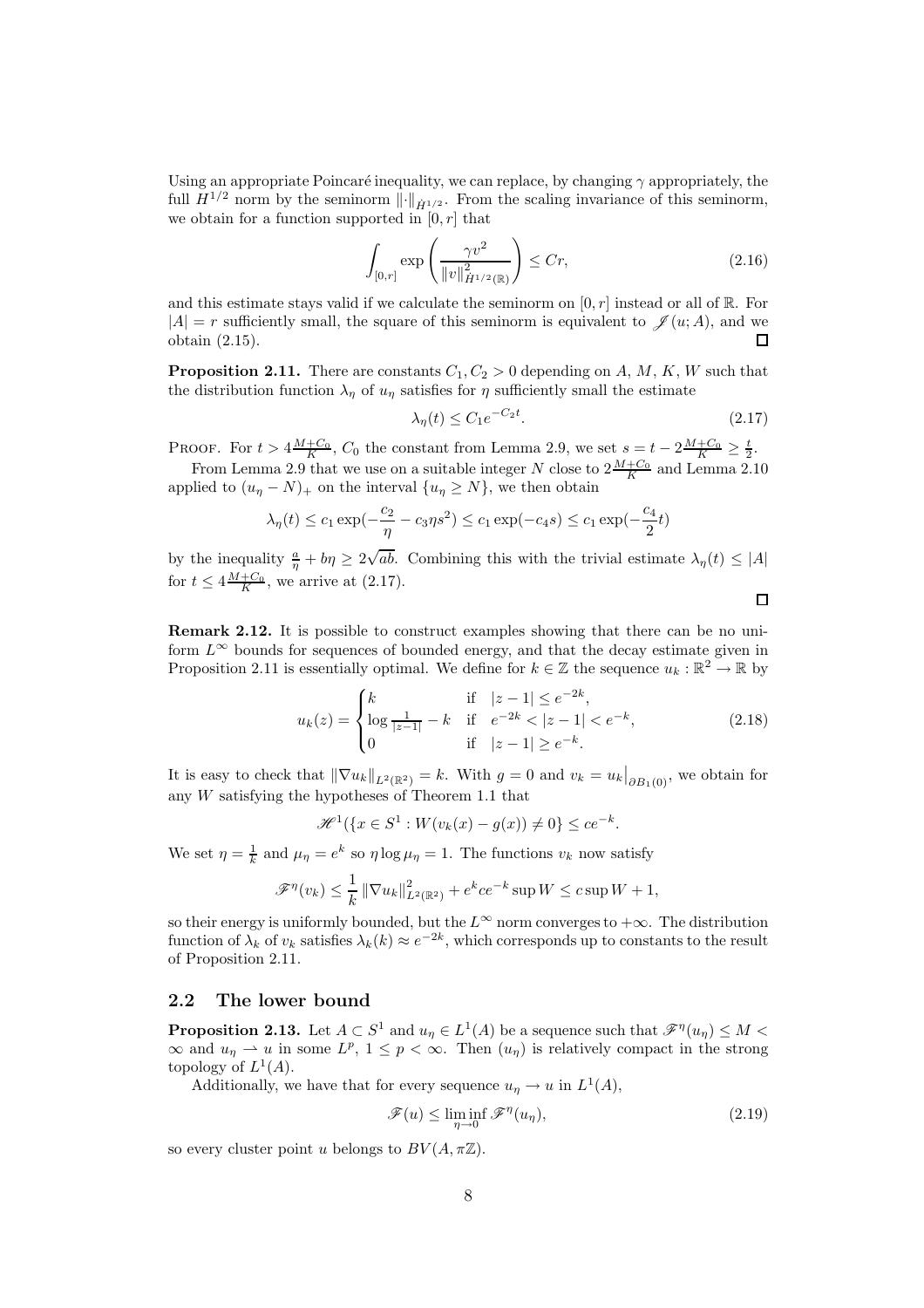**PROOF.** Let  $(\nu_x)_{x \in A}$  be the Young measure generated by  $u_\eta$ . Since  $\int_A W(u_\eta) \leq \frac{M}{\mu_\eta} \to 0$ , the sequence  $W(u_n)$  is relatively compact in  $L^1(A)$ , and so we can apply the fundamental theorem on Young measures (see [11, Theorem 6.2] or [9, Theorem 3.1]) which shows

$$
\int_{\mathbb{R}} W(t) d\nu_x(t) = 0 \quad \text{for a.e. } x \in A.
$$
\n(2.20)

and by the assumptions on  $u<sub>\eta</sub>$  we also have

$$
u(x) = \int_{\mathbb{R}} t d\nu_x(t) \quad \text{for a.e. } x \in A \tag{2.21}
$$

As  $W \geq 0$ ,  $W(z) = 0$  exactly for  $z \in \pi \mathbb{Z}$ , (2.20) shows that supp  $\nu_x \subset \pi \mathbb{Z}$  for a.e.  $x \in A$ . Since  $\nu_x$  is a probability measure a.e., we can find for each  $j \in \mathbb{Z}$  a measurable function

$$
\theta_j : S^1 \to [0, 1] \tag{2.22}
$$

such that

$$
\sum_{j\in\mathbb{Z}} \theta_j(x) = 1 \quad \text{for a.e. } x \in S^1 \tag{2.23}
$$

and

$$
\nu_x = \sum_{j \in \mathbb{Z}} \theta_j(x) \delta_{\pi j}.
$$
\n(2.24)

We will show that these functions  $\theta_j$  are of class  $BV(A, \{0, 1\})$ . To this end, we define the set

$$
S := \left\{ x \in A : \text{ there is a } j \in \mathbb{Z} \text{ such that } \underset{y \to x}{\text{ap lim}} \theta_j(y) \notin \{0, 1\} \right\} \tag{2.25}
$$

and consider an  $x_0 \in S$ . By (2.22) and (2.23) it is clear that there are  $s_1 < s_2 \in \mathbb{Z}$  such that the corresponding approximate limits of  $\theta_{s_1}$  and  $\theta_{s_2}$  are neither 0 nor 1. In a small interval  $J \subset A$  centered around  $x_0$ , we use Lemma 2.8 with

$$
s = s_2 - s_1,
$$
  
\n
$$
a_{\eta}^0 = |\{x \in J : u_{\eta}(x) < \pi s_1 + \delta\}|,
$$
  
\n
$$
a_{\eta}^s = |\{x \in J : u_{\eta}(x) > \pi s_2 - \delta\}|,
$$
  
\n
$$
\rho_{\eta} = |\{x \in J : \text{dist}(u_{\eta}(x), \pi \mathbb{Z}) \ge \delta \text{ and } u_{\eta}(x) \in (s_1 \pi, s_2 \pi)\}|.
$$

We obtain with  $Q_1 = (1 - \frac{2\delta}{\pi})^2$  and  $L(z) := \log \sin \frac{z}{2} - \log \sin \frac{1}{2}$  the inequality

$$
\liminf_{\eta \to 0} \mathscr{F}^{\eta}(u_{\eta}, J) \ge \eta(\pi s^2 (L(a_{\eta}^0 + \rho_{\eta}) + L(a_{\eta}^s + \rho_{\eta})) - \pi s Q_1 L(\rho_{\eta}) + \mu_{\eta} \sigma \rho_{\eta}.
$$

As can be seen by suitable integrations over  $\nu_x$  (take a continuous function that is 1 for  $x < \pi s_1$  and 0 for  $x > \pi s_1 + \delta$ ),  $\liminf_{\eta \to 0} a_{\eta}^0 \ge \int_J \theta_{s_1} > 0$  and similarly  $\liminf_{\eta \to 0} a_{\eta}^s > 0$ , and so we have we have  $\lim_{\eta \to 0} \eta L(a_{\eta}^0 + \rho_{\eta}) = \lim_{\eta \to 0} \eta L(a_{\eta}^s + \rho_{\eta}) = 0$ . The limit estimate thus can be simplified to

$$
\liminf_{\eta \to 0} \mathscr{F}^{\eta}(u_{\eta}, J) \ge \liminf_{\eta \to 0} (-\pi s Q_1 \eta L(\rho_{\eta}) + \mu_{\eta} \sigma \rho_{\eta}).
$$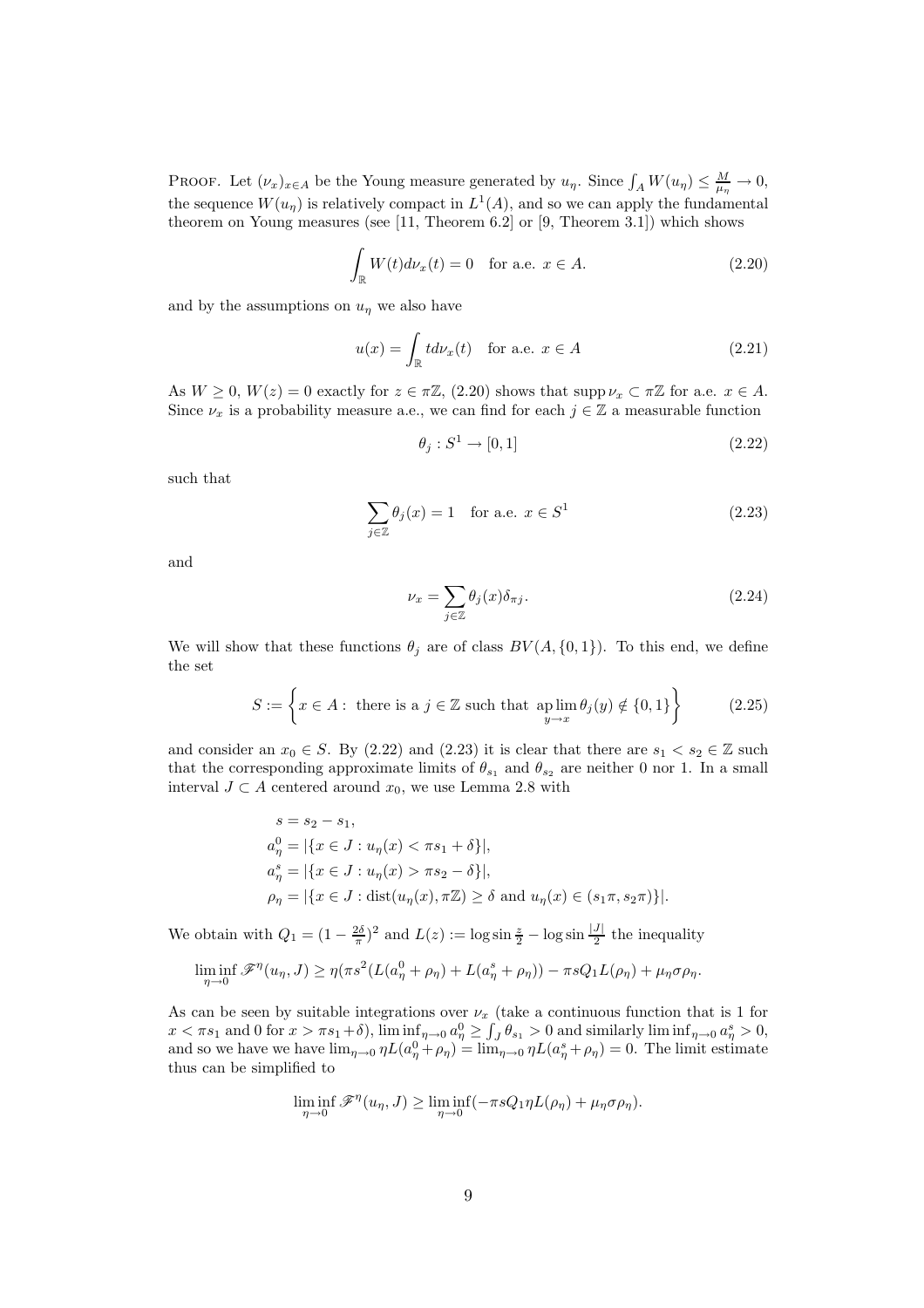Using the estimate  $-L(z) + Bz \ge \log(2B) + \log \sin \frac{|J|}{2}$ , this shows

$$
\liminf_{\eta \to 0} \mathcal{F}^{\eta}(u_{\eta}, J) \ge \liminf_{\eta \to 0} \pi s Q_1 \eta(-L(\rho_{\eta}) + \frac{\mu_{\eta} \sigma}{\pi s Q_1 \eta} \rho_{\eta})
$$

$$
\ge \liminf_{\eta \to 0} \pi s Q_1 \eta \log \frac{2\mu_{\eta} \sigma \sin \frac{|J|}{2}}{\pi s Q_1 \eta},
$$

where the last term converges for  $\eta \to 0$  since  $\eta \log \mu_{\eta} \to K$  and  $\eta \log \frac{C}{\eta} \to 0$  for any  $C > 0$ , so we obtain

$$
\liminf_{\eta \to 0} \mathcal{F}^{\eta}(v_{\eta}, J) \ge \pi s Q_1 K. \tag{2.26}
$$

Letting  $\delta \to 0$  we have  $Q_1 \to 1$  so we even have

$$
\liminf_{\eta \to 0} \mathcal{F}^{\eta}(v_{\eta}, J) \ge \pi s K. \tag{2.27}
$$

By the assumption  $\mathscr{F}^{\eta}(v_{\eta}) \leq M$ , we see that  $s = s_2 - s_1$  must be bounded. Using the superadditivity of  $\mathscr{F}^{\eta}$ , we also see that S must be finite. This also shows that at almost any  $x \in S^1$ , only one of the functions  $\theta_j$  can be nonzero. In particular,  $\nu_x$  is a Dirac measure everywhere. This shows  $u \in BV(S^1, \pi \mathbb{Z})$ , and the limit estimate follows from adding up (2.27) with the maximum possible s around every  $x \in S_u$ .

If  $u_n$  has only been converging weakly in some  $L^p$ , then the fact that  $\nu_x$  is Dirac improves this to strong convergence in  $L^1$  as claimed.  $\Box$ 

# **3** Extension to  $g \neq 0$

Here we show how the lower bound from Theorem 1.1 (in its localized form) follows from the special case for  $q = 0$  that was treated above.

Let  $A \subset S^1$  be an intervals of length  $|A| < \pi$ . We can choose a representative for g that has no jump in A. Setting  $v_{\eta} := u_{\eta} - g$ , we have that

$$
\mathscr{F}_g^{\eta}(u_{\eta};A) = \mathscr{F}^{\eta}(v_{\eta}) + \eta \int_A \int_A \frac{(u_{\eta}(x) - u_{\eta}(y))^2 - (v_{\eta}(x) - v_{\eta}(y))^2}{\sin^2 \frac{1}{2}(x - y)} dx dy.
$$

Now we calculate (with  $u_{\eta}(x) =: u_1$  and  $u_{\eta}(y) =: u_2$  etc.)

$$
(u_1 - u_2)^2 - (u_1 - g_1 - (u_2 - g_2))^2 = 2(u_1 - u_2)(g_1 - g_2) - (g_1 - g_2)^2.
$$
 (3.1)

By Cauchy-Schwarz inequality, we estimate

$$
\left| \int_A \int_A \frac{(u(x) - u(y))(g(x) - g(y))}{\sin^2 \frac{1}{2}(x - y)} dx dy \right|
$$
  
 
$$
\leq \left( \int_A \int_A \frac{(u(x) - u(y))^2}{\sin^2 \frac{1}{2}(x - y)} dx dy \right)^{\frac{1}{2}} \left( \int_A \int_A \frac{(g(x) - g(y))^2}{\sin^2 \frac{1}{2}(x - y)} dx dy \right)^{\frac{1}{2}} \leq \sqrt{\frac{M}{\eta}} c(g),
$$

since  $\mathscr{F}^{\eta}(u) \leq M$  and g has a  $H^1$  extension to a domain containing A in its boundary, so the *g*-integral is bounded. This and  $(3.1)$  show

$$
\mathcal{F}^{\eta}(u_{\eta};A) - \sqrt{\eta M} - \eta c(g)\mathcal{F}^{\eta}_{g}(u;A) \leq \mathcal{F}^{\eta}(u_{\eta};A) + \sqrt{\eta M} + \eta c(g) \tag{3.2}
$$

so  $\mathscr{F}_g^{\eta}(\cdot; A)$  and  $\mathscr{F}^{\eta}(\cdot; A)$  have the same compactness behaviour and Γ-limits.

We can now obtain the Γ-lim inf and compactness results on  $S^1$  by covering it with small intervals  $A_i$  on which we use the lower bound from Proposition 2.13. This yields a lower bound for the functional on  $S^1$  since  $\mathscr{F}_{g}^{\eta}$  is superadditive.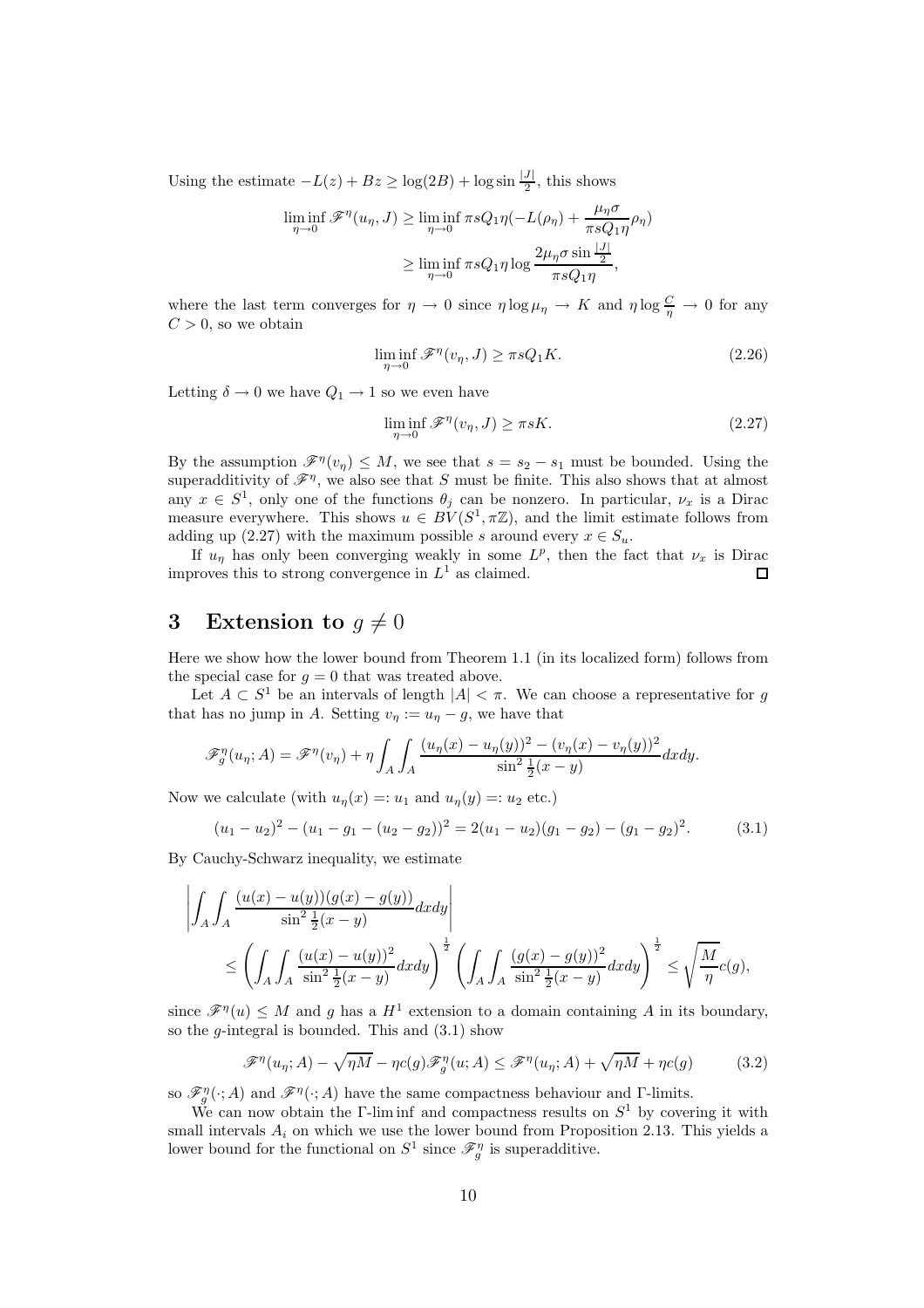### **4 The upper bound**

Here we prove part (iii) of Theorem 1.1 in the case of  $S<sup>1</sup>$ , which by Proposition 2.1 is enough to prove the general case. Let u be such that  $v = u - g \in BV(S^1, \pi \mathbb{Z})$  is a function with jump set S. Let  $x_0 \in S$  be a jump point with approximate limits  $v(x-) = \pi s_1$ ,  $v(x+) = \pi s_2$ ,  $s_1, s_2 \in \mathbb{Z}$ , where we can assume w.l.o.g.  $s_2 - s_1 = r > 0$ . For  $\delta_{\eta} \to 0$  and  $\varkappa_\eta \to 0$  to be chosen later, we define  $v_\eta$  in a neighborhood of  $x_0$  as

$$
v_{\eta}(x) = \begin{cases} \pi s_1 & \text{if } x < x_0 \\ \pi(s_1 + j) & \text{if } x \in (x_0 + j(\delta_{\eta} + \varkappa_{\eta}), x_0 + j(\delta_{\eta} + \varkappa_{\eta}) + \varkappa_{\eta}) \\ \pi s_2 & \text{if } x > x_0 + r(\delta_{\eta} + \varkappa_{\eta}), \end{cases} (1 \le j \le r - 1)
$$
\n(4.1)

and linear interpolation in the remaining parts. Proceeding like this around every  $x_0 \in S$ , it is easy to see that we obtain a sequence  $(v_n)$  with  $u_n = v_n + g \to u$  in all  $L^p$ ,  $1 \leq p < \infty$ .

Calculating  $\mathscr{F}^{\eta}(u_{\eta})$ , we obtain for the single integral a bound

$$
\int_{S^1} W(u_\eta - g) dx \le C \delta_\eta,
$$
\n(4.2)

where  $C = C(S, ||u||_{\infty}).$ 

We split the double integral over  $S^1 \times S^1$  for the  $H^{1/2}$  norm up into integrations over the finitely many pairs of definition intervals. Analogously to what we did in (3.2) we can use  $v_{\eta}$  instead of  $u_{\eta}$  for the calculations as long as the  $H^{1/2}$ -norms stay bounded.

Most of the integrals over two definition intervals of  $v<sub>\eta</sub>$  are easily seen to be  $O(1)$  in  $\delta_{\eta}$ , so they will go to 0 when multiplied with  $\eta$ . The only interesting terms are those arising from the constancy intervals of  $v<sub>\eta</sub>$  near a jump point. Their contribution around one jump point can then be written (by appropriate change of variables and using the shorthand  $\delta = \delta_n$ ,  $\varkappa = \varkappa_n$ ) as

$$
\frac{\pi}{2} \sum_{0 \le j < k \le r} (k-j)^2 \int_{j(\delta + \varkappa)}^{j(\delta + \varkappa) + \varkappa} \int_{k(\delta + \varkappa)}^{k(\delta + \varkappa) + \varkappa} \frac{1}{\sin^2(\frac{x-y}{2})} dx dy,\tag{4.3}
$$

which can be approximated using sin  $z \sim z$  as

$$
2\pi \sum_{0 \le j < k \le r} (k-j)^2 \log \frac{(k-j)^2(\varkappa + \delta)^2}{(k-j)^2(\varkappa + \delta)^2 - \varkappa^2}.
$$

We can rewrite

$$
\frac{(k-j)^2(\varkappa + \delta)^2}{(k-j)^2(\varkappa + \delta)^2 - \varkappa^2} = \frac{1}{1 - \frac{1}{(k-j)^2(1 + \frac{\delta}{\varkappa})^2}},
$$

so we see that for  $\frac{\delta}{\varkappa} \to 0$ , the terms in (4.3) with  $k - j > 1$  will be  $O(1)$ . Considering the  $k - j = 1$  terms gives us

$$
\log\frac{(\varkappa+\delta)^2}{(2\varkappa+\delta)\delta}=\log\left(\frac{(1+\frac{\delta}{\varkappa})^2}{(2+\frac{\delta}{\varkappa})}\frac{\varkappa}{\delta}\right).
$$

Calculating for  $r > 1$  the contribution of the integral over the "long" intervals on both sides of a multiple jump, we have a term of the form

$$
\frac{\pi r^2}{2} \int_{-a}^0 \int_{r(\delta_\eta + \varkappa_\eta)}^a \frac{1}{\sin^2(\frac{x-y}{2})} dx dy \sim 2\pi r^2 \log \frac{a}{2r(\delta_\eta + \varkappa_\eta)} = 2\pi r^2 \log \frac{1}{\varkappa_\eta} + O(1).
$$